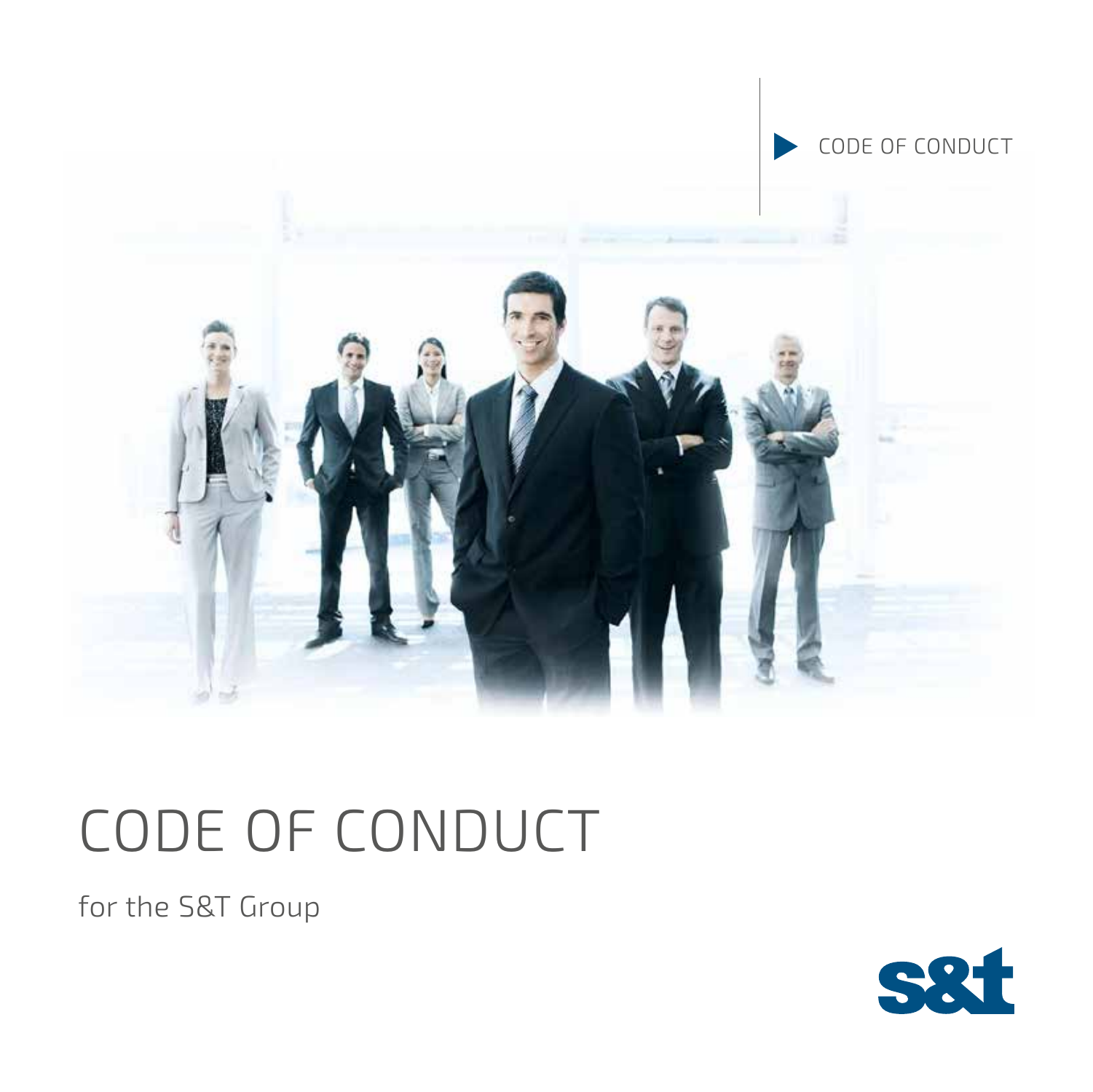The reputation of our company and the trust of our customers, investors, employees and the public depends on and arise from the daily conduct of each person who works for S&T AG and its consolidated subsidiaries (the "S&T Group"). We all want to do the right thing for ourselves and for the S&T Group.

> This Code of Conduct establishes the way that S&T Group employees are to conduct themselves vis-à-vis their company, colleagues, customers, suppliers and the public. The Code of Conduct applies to all employees, with these including members of the Executive Board and the managing directors of the S&T Group ("employees"). This Code is a summary of binding guidelines. Our Compliance Directive from March 2018 (the "Compliance Directive") applies in relation to the S&T Group's capital markets compliance framework.

> This Code of Conduct is primarily intended to serve as an internal policy document. It also provides our business partners with information on the conduct that they can expect from us, as well as on what we expect from them. Following a corresponding resolution by the management of the respective S&T Group's company, this Code of Conduct replaces extant guidelines on the same matters.



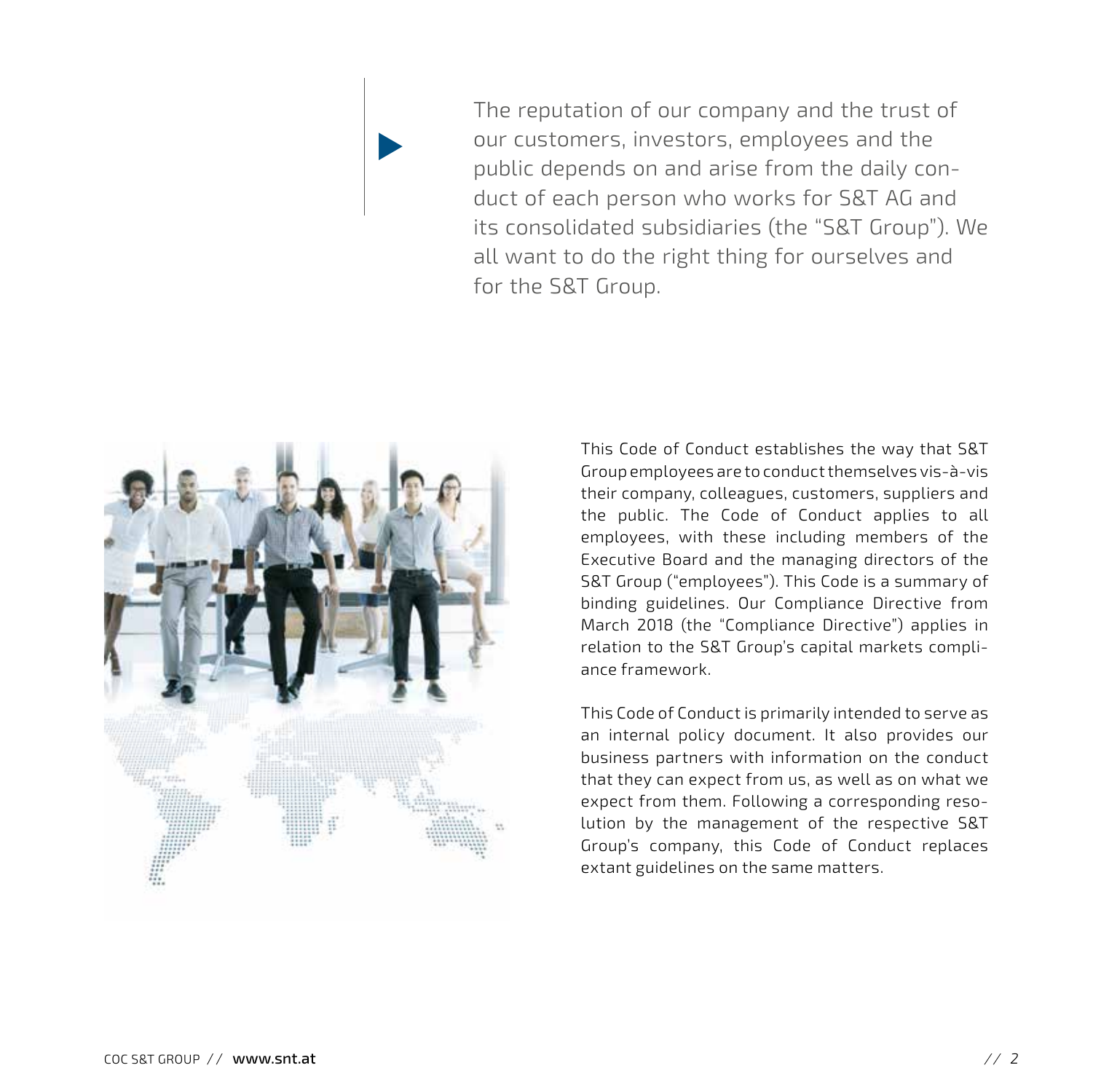CONTENTS

| COMPLIANCE WITH THE LAW                                            | 1/4  |
|--------------------------------------------------------------------|------|
| GOVERNMENT COMISSIONS AND<br>COMBATING CORRUPTION                  | 1/4  |
| COMPETITION AND ANTI-TRUST LAW                                     | 1/5  |
| <b>BUSINESS RELATIONSHIPS AND</b><br>CONDUCT TOWARDS THIRD PARTIES | 1/6  |
| FINANCIAL AND BUSINESS RECORDS                                     | 1/6  |
| COMBATING MONEY LAUNDERING                                         | 1/7  |
| ADHERENCE TO EXPORT, IMPORT AND<br><b>TRADE CONTROLS</b>           | 1/7  |
| <b>OUR EMPLOYEES</b>                                               | 1/8  |
| MANAGEMENT, RESPONSIBILITY AND SUPERVSION                          | 1/8  |
| TREATMENT OF THE SRT GROUP'S PROPERTY                              | 1/8  |
| HANDLING OF INFORMATION                                            | 1/8  |
| DATA PROTECTION AND DATA SECURITY                                  | 1/9  |
| CONFLICTS OF INTEREST                                              | 1/10 |
| <b>GIFTS</b>                                                       | 1/11 |
| <b>INVITATIONS AND EVENTS</b>                                      | 1/11 |
| DONATIONS, SPONSORING AND ADVERTISING                              | 1/12 |
| CONVENTIONS AND RECOMMENDATIONS OF<br>INTERNATIONAL ORGANIZATIONS  | 1112 |
| IMPLEMENTATION AND SUPPORT                                         | 1/13 |
| MISCONDUCT AND VIOLATIONS                                          | 1/13 |
| COMPLAINTS AND CONCERNS                                            | 1/13 |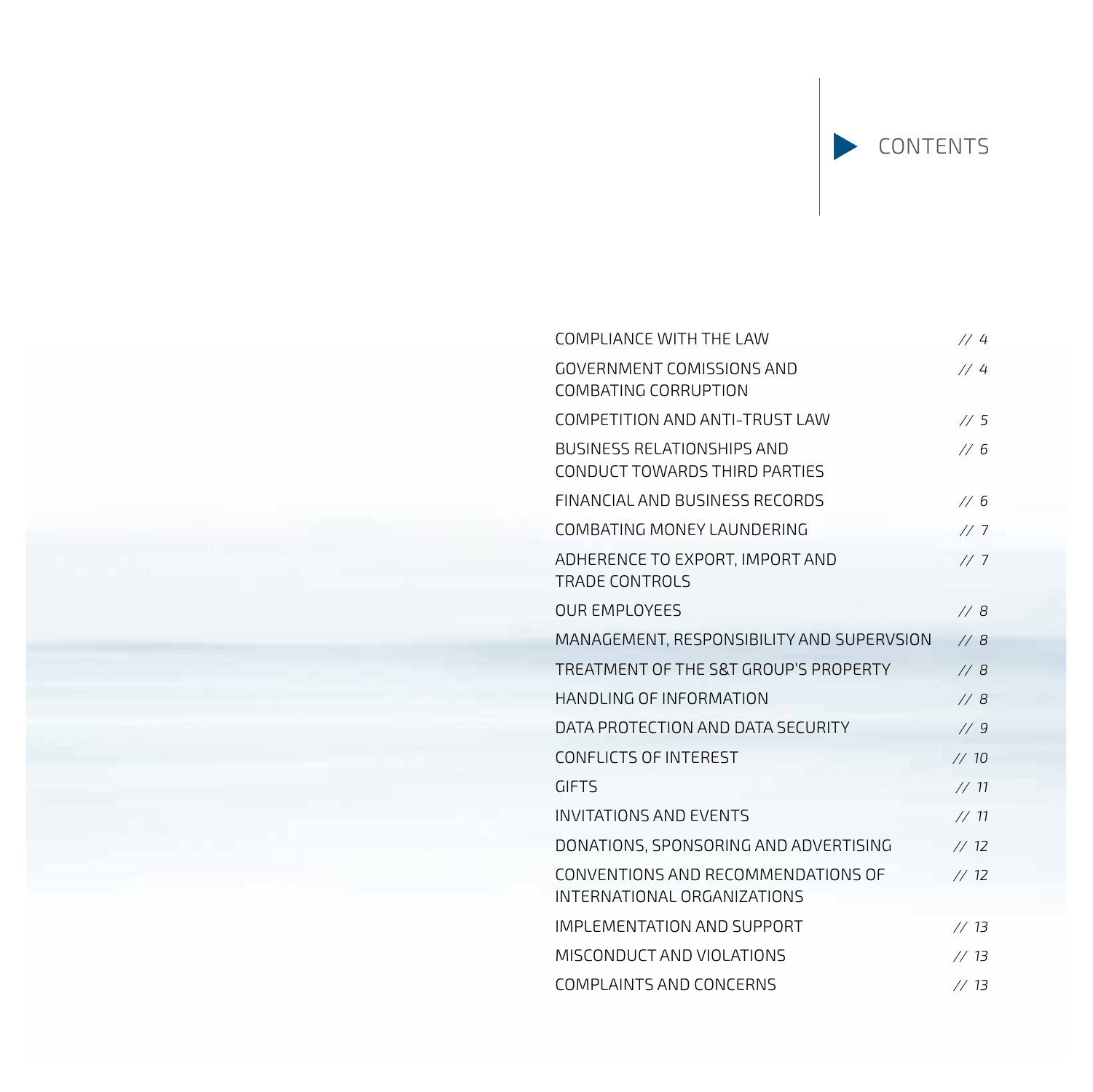#### COMPLIANCE WITH THE LAW

Everyone working for S&T Group has to obey the laws and regulations of the legal systems within which we operate, as well as the applicable S&T Group policies. Each employee is obliged to adhere to both national and international laws, and to act in accordance with them. We also require our employees to abide by laws as part of their personal conduct, to meet their personal responsibilities, and to refrain from any activities that may be detrimental to the reputation of the S&T Group.

### GOVERNMENT COMISSIONS AND COMBATING CORRUPTION

S&T Group competes on a worldwide scale for contracts awarded by public-sector entities and government- owned businesses. It is of essential importance for the S&T Group that we comply with all applicable laws and regulations related to government procurement, with this encompassing those regulations that prohibit attempts to improperly influence government officials. A number of anticorruption standards have been promulgated on the international level and implemented on the national ones. The latter laws and regulations prohibit bribery and corrupting acts in all and any forms. These include the UK's Bribery Act and the USA's Foreign Corrupt Practices Act. They are strictly enforced and have a worldwide scope of application.

Corruption damages the company's operations as well as the reputation of its staff. At S&T Group, we compete fairly for orders. Our selling points are the quality, prices and innovativeness of our products and services. We do not compete by offering improper benefits to others. It is not permitted under any circumstances to make a payment in order to gain an

unfair advantage in a business transaction. Such an act exposes individuals and our Company to the risk of criminal prosecution. Corruption is not a minor offense. It is an illegal activity. Employees are obliged to refrain from all forms of corrupt conduct, direct or indirect. This particularly applies for attempts to influence decision-makers working for business partners or in the public sector by offering, promising or awarding impermissible advantages; or by authorizing, directing, approving or condoning such conduct by any other person. The term "government official" is defined broadly. It includes officials or employees of any government or other any other public body, agency or legal entity; at any level; and extends to officers or employees of state-owned enterprises and public international organizations. It also includes candidates for political offices; and political parties, their officials and employees. Also comprised



in this are civil servants subject to especially stringent stipulations of behavior. This ban covers the granting of advantages for the commission of illegal acts as well as for refraining from performing acts on the part of public officials. Also encompassed in this is the making of payments that are designed to facilitate the expediting or ensuring of the commission of official acts by public officials. This prohibition also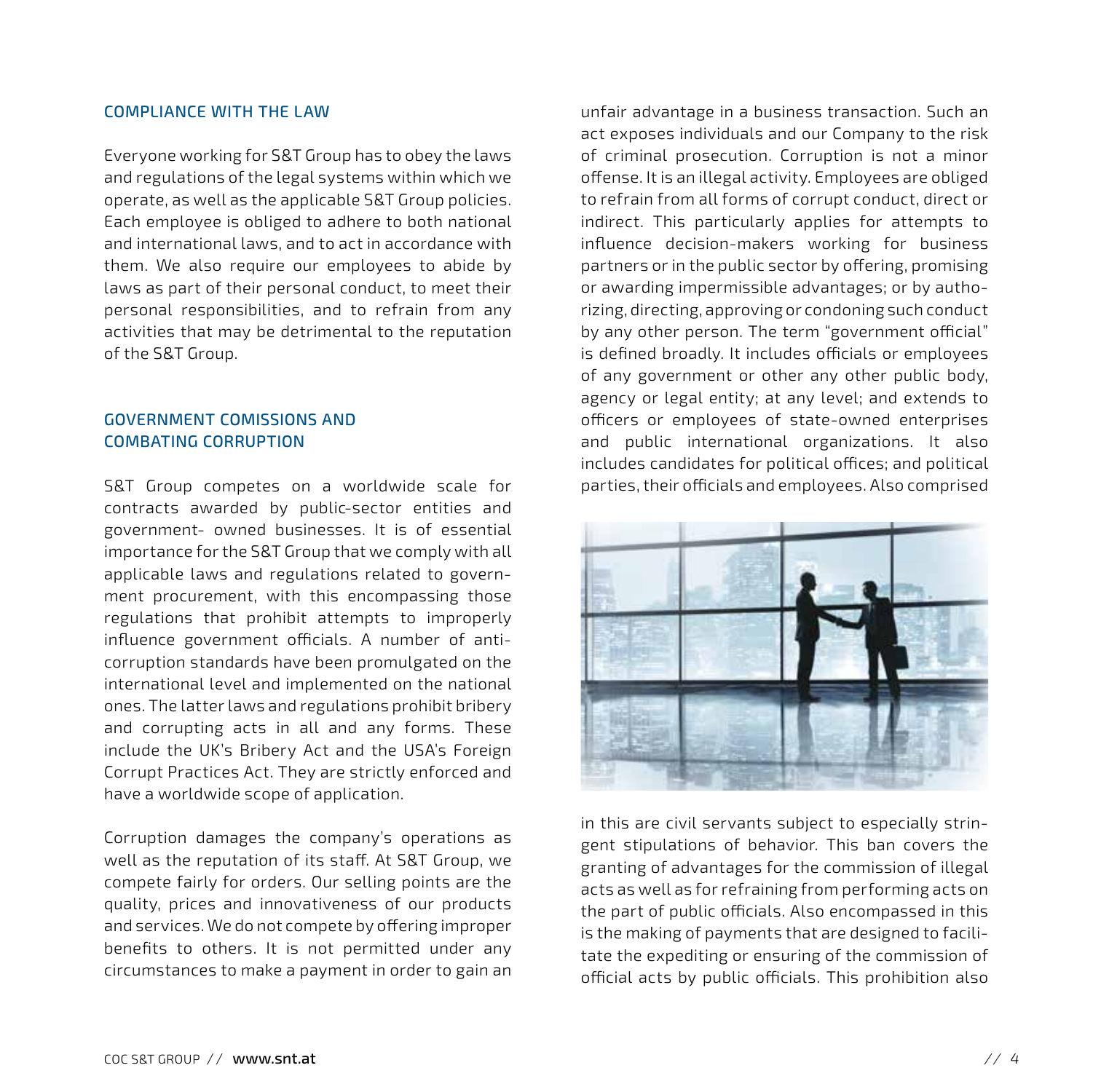applies to the offering of improper advantages when engaging in commercial dealings with private parties. Promises, offers, invitations and gifts are not to be made in cases in which they might be deemed to be an attempt to improperly influence a public official or a business partner.

Employees of the S&T Group are also prohibited from demanding or accepting such advantages while conducting business with third parties. This also includes receiving any personal discounts from business partners or competitors of the S&T Group that are granted on a private basis and due to the employee's being part of the S&T Group, in cases in which these discounts are not available to everyone or to a large group of employees of the S&T Group.

# RESPONSIBLE MINERAL SOURCING / REACH AND ROHS COMPLIANCE

S&T Group established a procedure to avoid conflict minerals. S&T Group is committed to avoid in its

products the use of raw materials, which originate from high-risk areas and/or conflict-affected areas and therefore potentially support human right abuse, corruption, the financing of armed groups, terrorism or equivalent circumstances. Moreover S&T Group ensures also the compliance with REACH, RoHS and other applicable regulations in regard with productrelated requirements.

#### COMPETITION AND ANTI-TRUST LAW

Competition and anti-trust laws are the pillars of efforts to preserve a free market and fair and open competition. Such laws thus constitute the protection of the legitimate interest of customers. The S&T Group is obliged to adhere to national-level competition and anti-trust laws when doing business in the respective country. This commitment ensures that the Group's business activities adhere to the rules of fair competition. This adherence obviates the occurrence of a damaging of the finances or reputation of

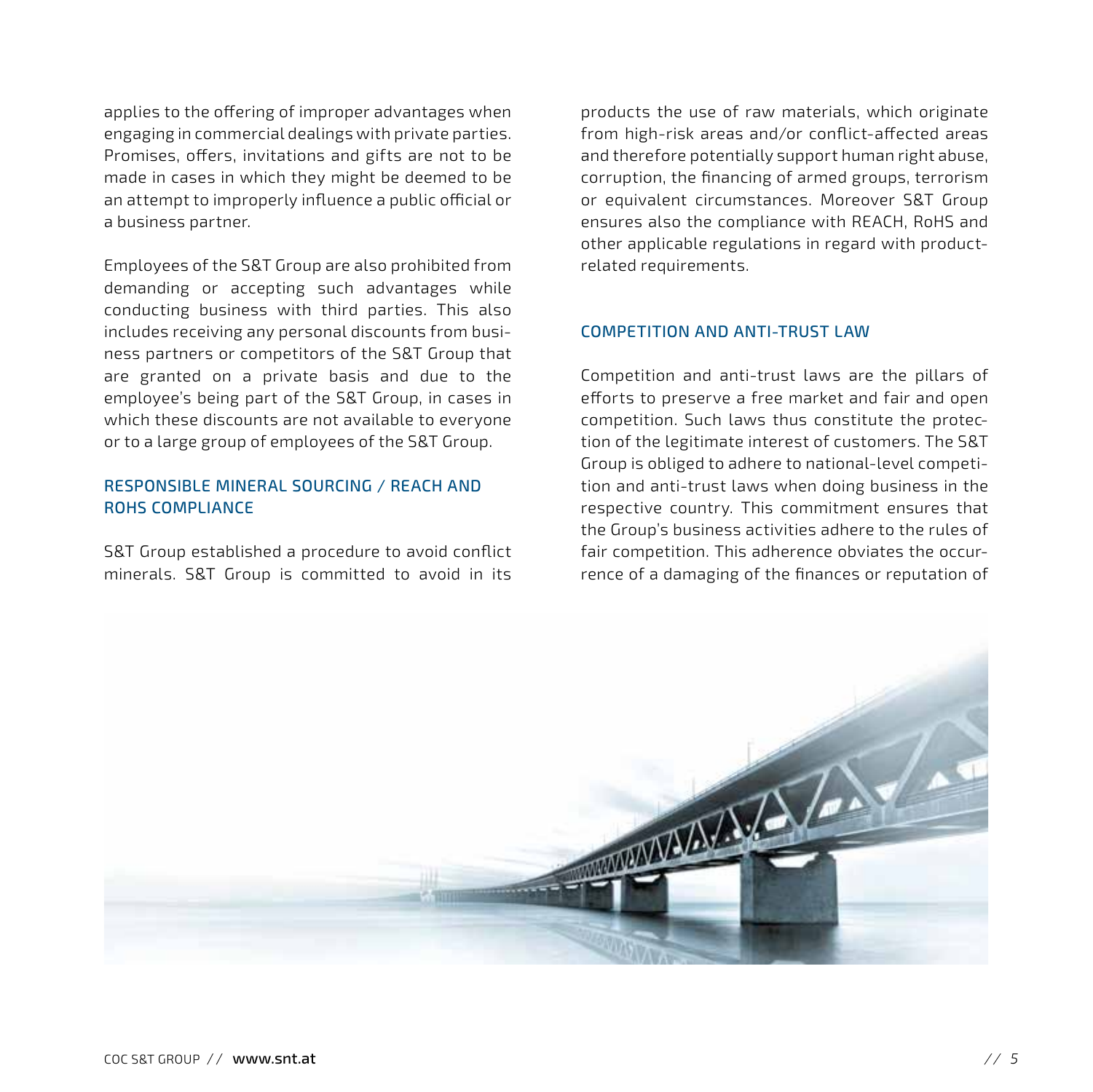the S&T Group. To be noted is that fines can also be imposed in cases in which the impeding of competition was not intentional in nature. Competitors are not to be constrained from acting on their markets. Customers and suppliers are not to be treated in unfair manners. Nor are they to be exploited. All decisions made in these areas have to be objective in nature.

"Illegal agreements between competitors" are defined to be those reached and in force between companies pursuing the same business activities on the same market. No information that might enable the reaching of conclusions about a competitor's current or future market behavior may be accepted or given. Certain kinds of conduct can result in contraventions of fair competition and anti-trust laws. To preclude these, employees are not allowed to

(i) confer with competitors about prices, output, capacities, sales, bids, profits, profit margins, costs, methods of distribution or any other fact or factor that determines or influences the company's competitive behavior, and specifically in cases in which this is designed to elicit accompanying behavior from the competitor;

(ii) enter into an agreement with a competitor foreseeing a refraining from competition; to restrict dealings with suppliers; to submit bogus offers for bidding; or to apportion customers, markets, territories or production programs among the agreement's parties;

(iii) exert influence on the resale prices charged by our purchasers, or to attempt to make them restrict the exporting or importing of goods supplied by S&T. In addition, employees are not to obtain intelligence on competitors or markets by resorting to industrial espionage, bribery, theft or electronic eavesdropping. Nor are they to knowingly communicate erroneous information about a competitor or its products or services.

"Illegal arrangements between suppliers and customers" are defined to be those between companies operating on different levels. By way of an example: those that are in a supplier/customer relationship. Such anti-competitive behavior can have serious consequences. These include the levying of fines amounting to up to 10 percent of S&T Group's annual worldwide turnover; imprisonment; the exclusion from tendering for public contracts; and the serious damaging of the reputation of S&T.

# BUSINESS RELATIONSHIPS AND CONDUCT TOWARDS THIRD PARTIES

The S&T Group strives to conduct its relationships with customers, suppliers and other business partners in a partner-like manner. The S&T Group treats all business partners in a fair and respectful manner, and bases its competition for customers on the quality and advantages of its products and services. The S&T Group commits itself to conducting itself fairly towards competitors, and to supporting free and undistorted competition. The achievement of these objectives requires each employee's observing and abiding by the principles of free competition. S&T expects its suppliers to share S&T's values and to comply with all applicable laws and regulations. S&T Group furthermore expects its suppliers to act in accordance with the principles adopted by S&T Group and codified in this document, and, as well, to adhere to all legal stipulations, and to foster compliance by their proprietary suppliers with S&T Group´s Code of Conduct.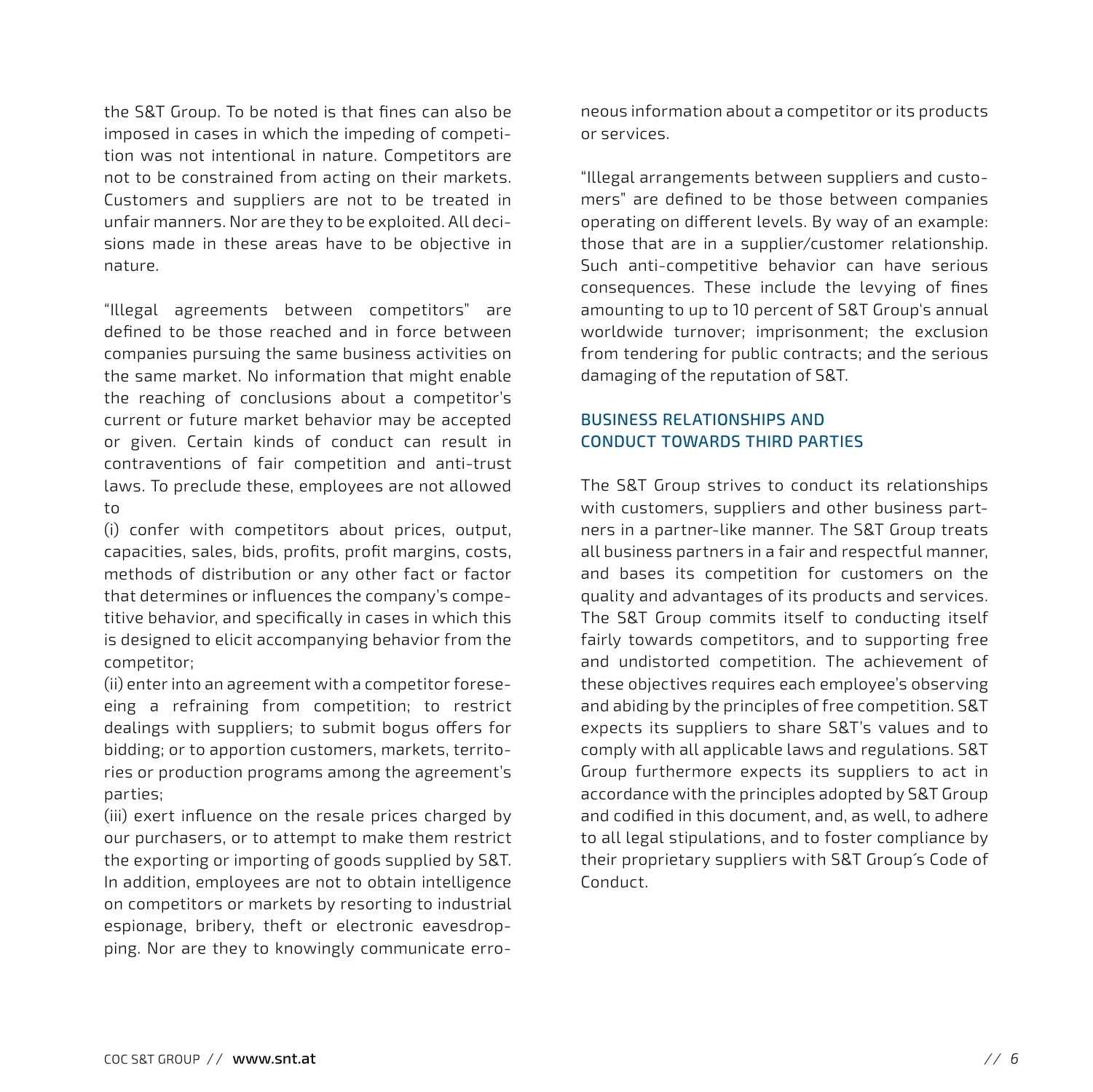#### FINANCIAL AND BUSINESS RECORDS

All employees are obliged to ensure that business and financial records are correct, truthful and complete. All books and records are to depict each transaction or expenditure in an objective and true way. Their entering and maintenance are to be undertaken in prompt manners. They are to be kept up-todate, and are to be in accordance with applicable accounting rules and standards. Such books and records are to comprise all data, certifications and other written materials required for financial reporting and disclosure purposes, and, as well, materials collected for other reasons.

#### COMBATING MONEY LAUNDERING

"Money laundering" is the process of disguising the nature and source of money arising from the pursuit of such criminal activities as terrorism, drug trafficking or bribery – and then feeding such "dirty money" into streams of finance and business. Such laundering is undertaken to give the money the appearance of being legal, and to conceal its source or the identity of its owner. S&T Group has committed itself to conducting business with reputable customers, with "reputable" being defined as those parties that are engaged in lawful business activities, whose funds stem solely from legal sources, and whose operations adhere to the stipulations of anti-money laundering and anti-terrorism laws. All employees of S&T Group are required to follow all record-keeping and accounting requirements when pursuing cash-based and other kind of transactions. They are also obliged to adhere to the stipulations of contracts.

# ADHERENCE TO EXPORT, IMPORT AND TRADE CONTROLS

The importing and exporting of products and services are highly regulated. S&T Group complies with all applicable export controls and customs laws and regulations in the countries in which it does business. Export controls generally apply to the dispatching of goods, services, hardware, software and technologies across certain national borders, with this including those pursued by E-mail. Such laws can be applied to the direct and indirect exporting to and importing from countries upon which sanctions have been imposed. These laws also apply to third party countries under suspicion for reasons of their possibly posing threats to national security or being



involved in criminal activities. Contraventions of these laws and stipulations can give rise to majorscale punishment and penalties, including fines and officially decreed exclusions from simplified import and export regulations. All employees whose work entails dealing with imports and exports are obliged to observe all applicable laws and stipulations.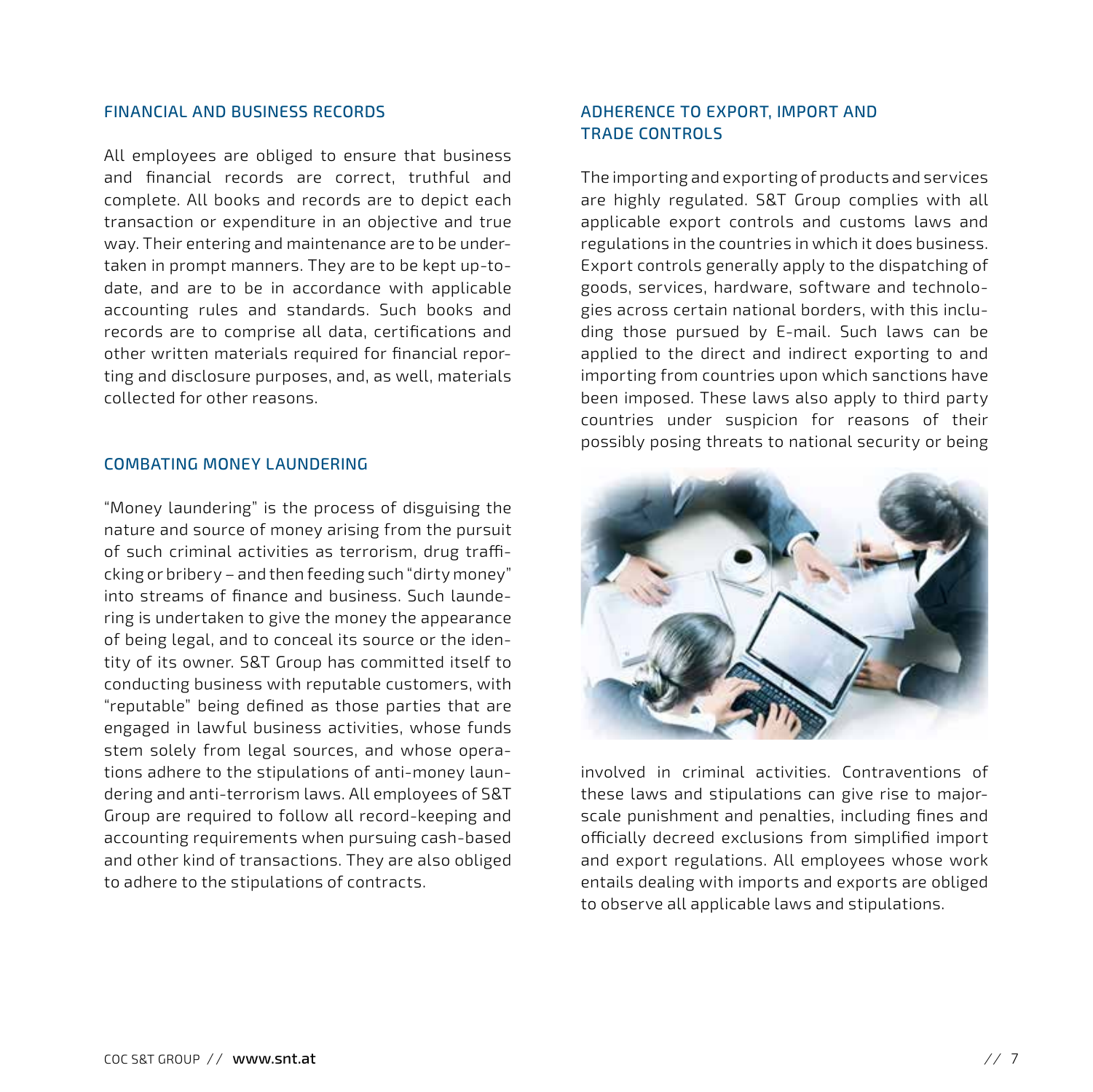#### ENVIRONMENTAL RESPONSIBILITY

S&T Group confirm to all applicable environmental legislations. S&T Group has a clear understanding of the environmental risks, impacts and responsibilities that S&T Group have associated with its business conduct and the products/services S&T Group supplies. S&T Group is committed to improve on an ongoing-basis its sustainability performance. S&T Group has a process in place to mitigate environmental risks.

#### OUR EMPLOYEES

S&T Group´s staff is comprised of individuals of a variety of ethnic backgrounds, cultures, religions, ages, levels of ability (disabilities), races, sexual identities, mindsets and genders. The diversity of our staff constitutes a driver of the successes achieved



by the S&T Group. All employees are treated equally. S&T Group does not tolerate discrimination against anyone evincing any of these characteristics. It especially does not tolerate sexual harassment or any other form of aggression towards individuals.

These principles apply on both the internal and external levels. They thus encompass dealings with partners. The S&T Group's policy is to employ staff that possess the highest degrees of motivation and capabilities. To maintain and enhance these, the S&T Group invests in the development of staff expertise.

#### MANAGEMENT, RESPONSIBILITY AND SUPERVSION

S&T Group´s culture of business integrity and compliance with rules is driven by its senior managers. Each of them is required to fulfill their duties of organization and supervision in an exemplary way. All managers bear responsibility for the conduct of the employees entrusted to them. This means, among other things, that each manager has to accentuate the importance of ethical conduct and compliance, to keep them up as regular topics of everyday dealings, and to foster these through personal leadership and through training. To be noted is that the manager's fulfillment of these responsibilities does not relieve other employees of this requirement.

#### TREATMENT OF THE S&T GROUP'S PROPERTY

Employees are obliged to treat S&TGroup´s property and resources with the greatest care. Unless special approval for such has been obtained, corporate machines and equipment are to be used solely for business purposes - and not for personal pursuits.

#### HANDLING OF INFORMATION

S&T AG's stock is listed on the Frankfurt Stock Exchange. As a listed company, the S&T AG is subject to the stringent requirements imposed on players on capital markets. The efficiency of the financial market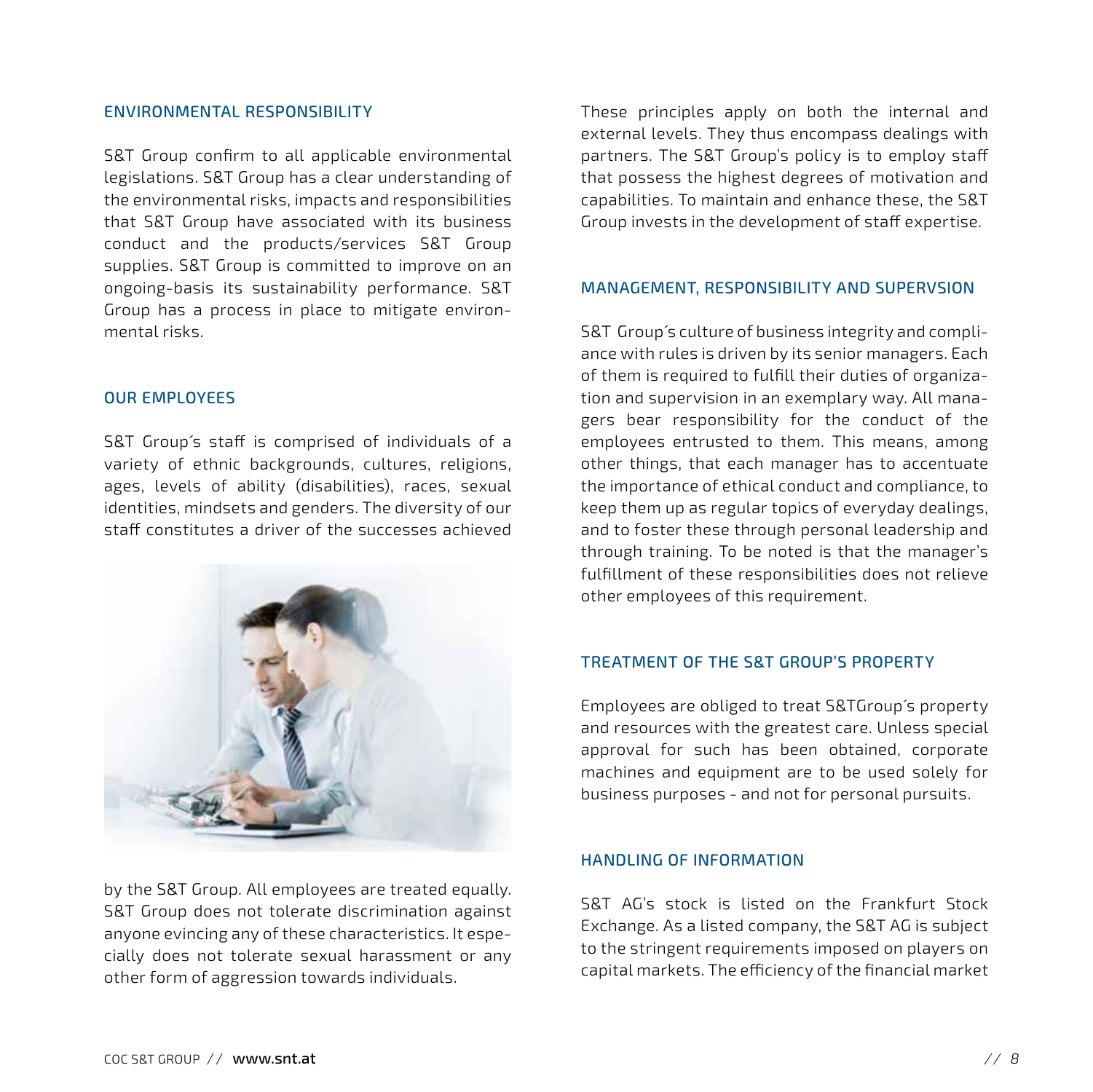is to a large degree based on the confidence accorded to it by its participants, with this particularly applying to the accessibility of public information and to the non-disclosure of confidential information. The S&T Group is therefore obliged to maintain a particularly high level of care when handling non-public information. This is undertaken to ensure that all market participants enjoy the same opportunities and conditions. Specific regulations on such are laid down in the Compliance Directive of S&T AG.

Employees are obliged to handle non-public information confidentially, and to ensure that it is not accessible to third parties. The confidentiality of information about operational and business secrets has to be safeguarded. Comprised in this is non-public information from or on suppliers, customers, employees, agents, consultants and other third parties. This also entails information on items in which contractual partners of the S&T Group have confidential interests. "Third parties" are defined to be family members, friends and acquaintances. The obligation to maintain confidentiality is in force subsequent to the termination of the relationship of employment. Within the S&T Group, information is only to be shared with those employees who require it to handle their professional responsibilities.

All information to which stock quotes respond in a sensitive manner is strictly confidential. The misuse of insider information is prohibited. This misuse is a criminal offense. All legal requirements and compliance regulations are to be adhered to when treating insider information. The obligation to maintain secrecy exists without limitation after the termination of the relationship of employment.

#### DATA PROTECTION AND DATA SECURITY

The personal data provided to the S&T Group by customers, employees, shareholders and suppliers is highly sensitive. Employees are not permitted without having secured the consent of their supervisor - to make records, files, video or audio recordings or reproductions of such in cases in which such activities are not directly related to S&T's business. Personal data may only be collected, processed or

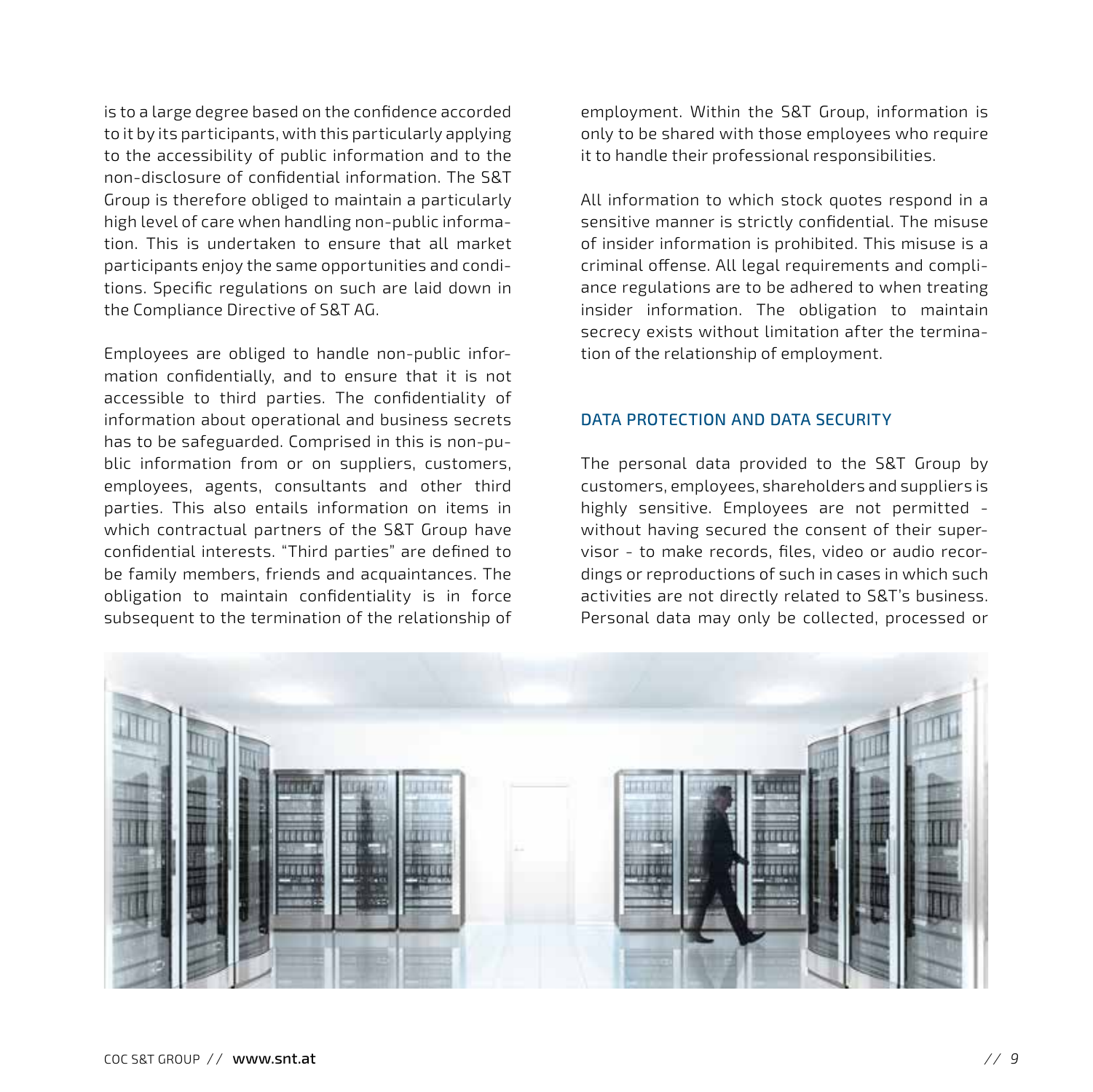otherwise used in cases in which this is required for explicit and lawful purposes. In addition, personal data must be maintained in a secure manner and appropriate precautions should be taken when transmitting them. The observance of measures to ensure the security of information is considered particularly important. Any use of personal data must be transparent to the person concerned and their right to be informed must be guaranteed, as has to be their right to correct and, if necessary, to contradict, block or erase such information. Personal data is to be secured in a safe way, and to be transmitted only in cases in which the requisite precautionary measures have been applied. Such data is to be protected with all the suitable technical and organizational means at the company's disposal, in order to prevent unauthorized access or impermissible or abusive misuse or loss.

Each use of personal data has to be undertaken in a way that is transparent to the person involved. Required to be guaranteed is her or his right to be correspondingly informed of such, to correct such data, to object to its processing, or to limit such, and to block or delete such. Also, to be ensured is her or his right to the transferring of data. The S&T Group collects and processes personal data only upon having secured the consent of the person involved. This enables the adherence to legal and/or contractual obligations. Such processes are pursued in cases of justified interest, to the extent that they are permitted by laws and regulations. The S&T Group collects, processes and uses personal data only in an appropriate extent. Each case of undertaking such arises from the respective purpose. The S&T Group respects the comprehensive rights held by each person whose data is collected, processed or used in another way.

#### CONFLICTS OF INTEREST

All employees are obliged to conduct themselves in ways preventing the arising of conflicts of interest that may be detrimental to the S&T Group. All employees must therefore maintain a clear distinc-



tion between the interests of the S&T Group and their own personal ones. An employee may not operate or work for a company that competes with S&T. She or he may not engage in any competing activities.

The pursuit of any ancillary employment that is not in the interests of the S&T Group is forbidden, with this especially entailing those due to competitive reasons. Any paid ancillary employment has to be reported, and can be prohibited should it interfere with the employee's professional duties at the S&T Group. This also applies to supervisory board or advisory board activities in external companies.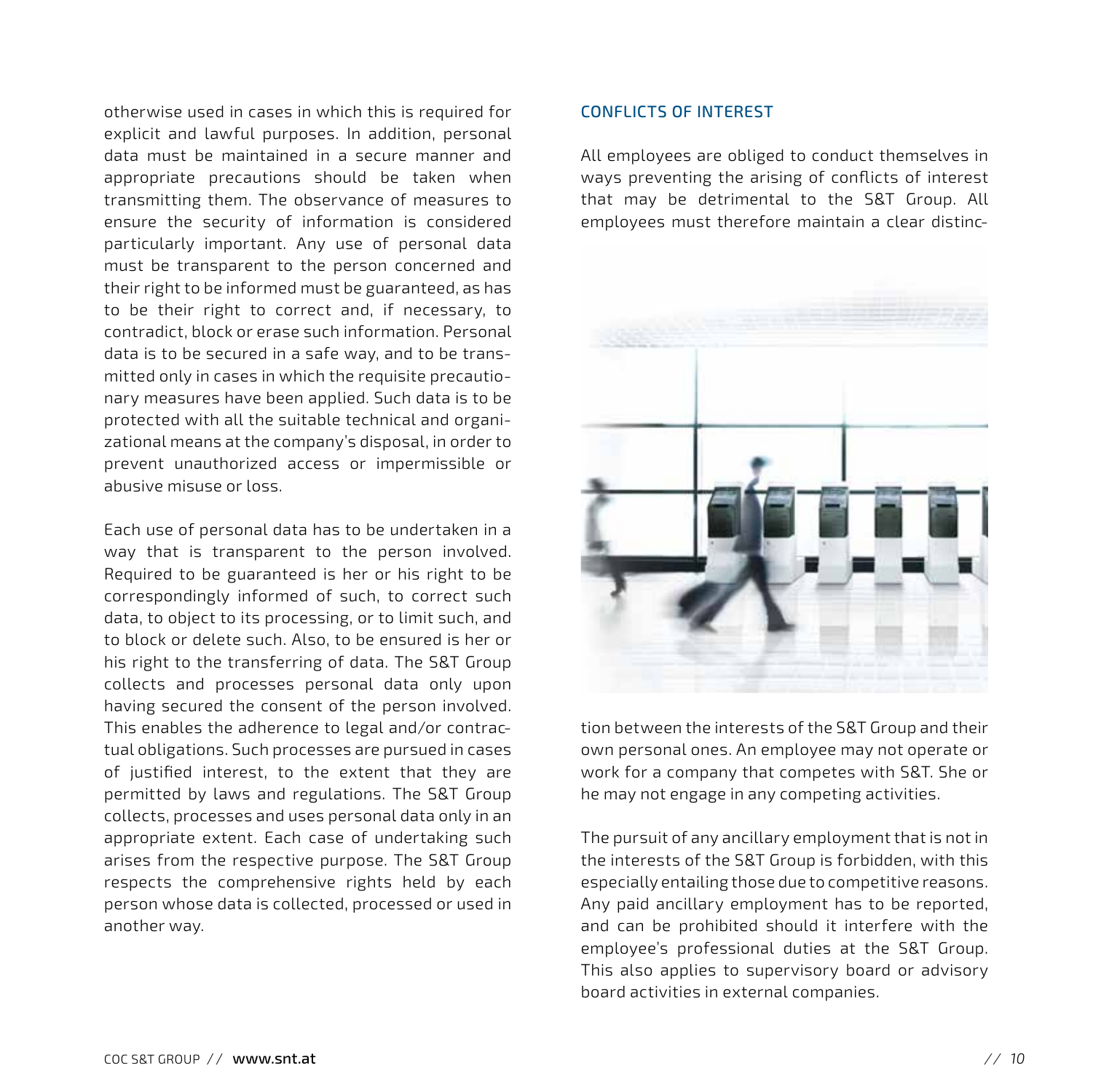The holding - direct or indirect – of shares in companies that are competitors of the S&T Group that give rise to an entrepreneurial influence requires the securing of approval by the Executive Board. It can be assumed, as a general rule, that the capability to exert influence on the management exists in cases in which such a stake is greater than 5% of the competitor's total capital.

Employees (and their close relatives) who influence or could exert influence on the awarding of commissions have to disclose their stakes in potential suppliers in cases in which such stakes are greater than 5% of these companies' capitals. The disclosure of an interest in a third company may be followed by S&T's taking measures that lead to the elimination of any conflict of interest.

The rendering of statements in the public, especially on the Internet or other media (such as press, radio, TV, etc.) that are not part of an employee's work but (i) that deal directly or indirectly with it; (ii) that pertain to the S&T Group; or (iii) that could be interpreted as being part of the employee's work for S&T by a third party have to be denoted by her or him to be a personal opinion. Such statements have to be objective and fair, have to not constitute insults, and have to show respect toward others - in accordance with the guiding principles contained in this Code.

### GIFTS

The making of gifts between business partners is – provided it is of appropriate scope - an established part of business practice. "Gifts" are to be understood to be physical items as well as a variety of benefits or advantages. These include the promise of a discount, invitations, and offers to give paid presentations and the like. It makes no difference whether these perks are offered directly to a business partner or indirectly – via and to their family members or acquaintances. A gift is deemed excessive in scope in cases in which it – objectively observed – could compromise the receiver's ability to make an objective decision. Impermissible are all forms of gratuities that could compromise the recipient's ability to reach an objective decision, or that could damage the reputation of the company. Permissible is the occasional acceptance by employees of gifts of minor value, provided that such accords to the above conditions.

Gifts may not exceed a value of EUR 100 per business partner (= company / individual) per quarter of a year - unless so otherwise stipulated by local regulations. A gift exceeding this value has to be politely refused. Please invoke when doing so this Code of Conduct. The offering of gifts of money and other items to public officials is not allowed.

Please consult with your superior in cases of uncertainties as to the valuation of gifts and the ceilings placed on such, and on the appropriateness of these. The ensuing, jointly-reached decision is to be documented.

#### INVITATIONS AND EVENTS

Invitations to business meals are allowed, provided that their value does not exceed EUR 100 per business partner (= company / individual). Invitations to business meals addressed to public officials must be commensurate with the positions of the people involved and are on no account to give rise to the impression of trying to exert influence. Please consult with your superior in cases of uncertainties as to the valuation of meals and the ceilings placed on such, and on the appropriateness of these. The ensuing, jointly reached decision is to be documented.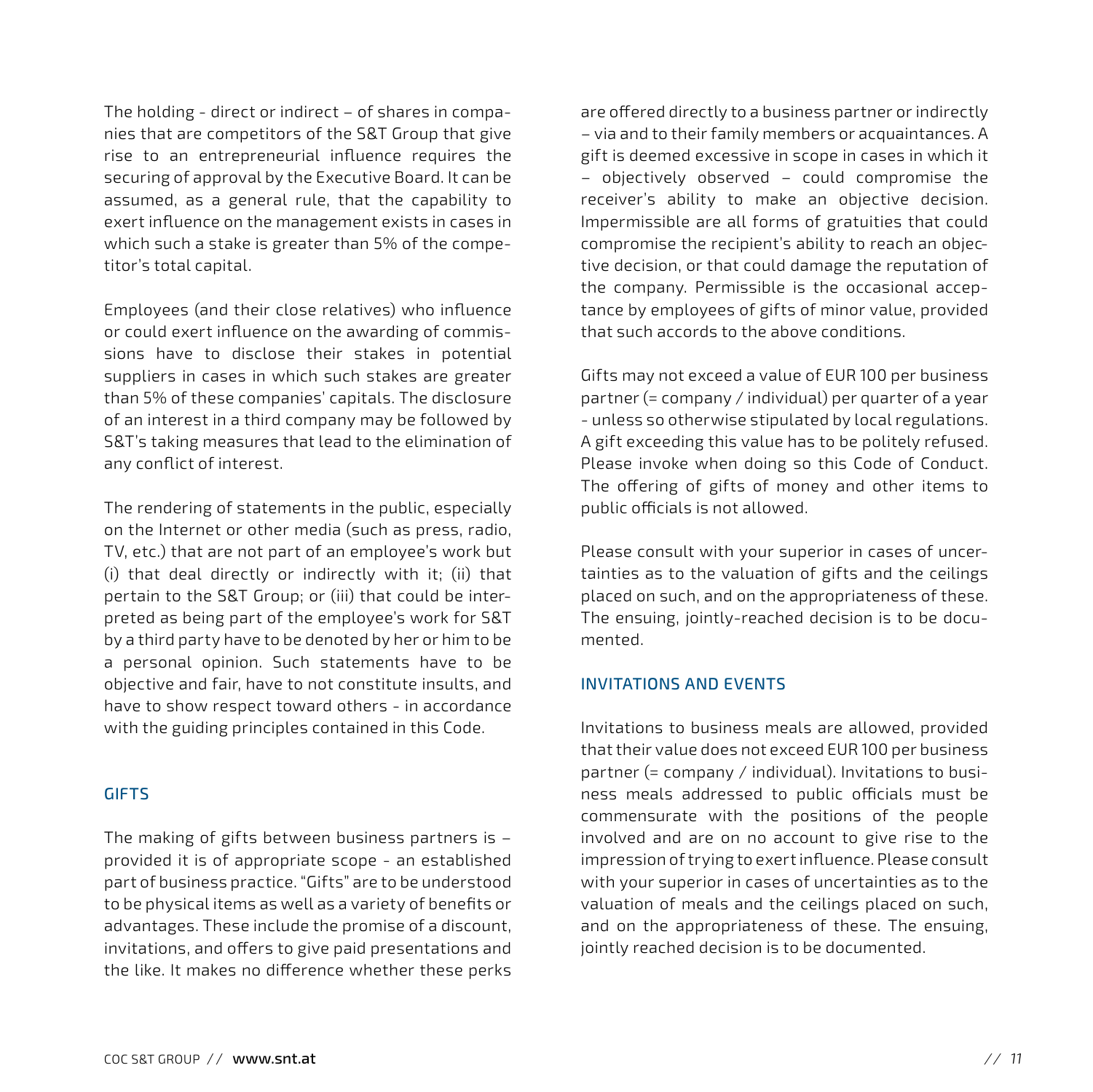Permissible is the attendance of events or the acceptance of invitations to attend such, provided that they have a clearly-apparent business purpose (such as professional training or corporate or product presentations). This includes an appropriate level of hospitality. The S&T Group in general covers the costs of travel and accommodation, provided that these are obviously business in nature.

Accepting invitations from business partners to events lacking a clear business purpose or without any business focus at all requires the approval by the employee's superior and needs to be documented.

#### DONATIONS, SPONSORING AND ADVERTISING

The S&T Group donates money and provides other form of support to projects undertaken in the areas of education, the sciences, the arts, culture, athletics and societal affairs. This provision has to be transparent in nature. This entails the documentation of the recipients and objectives of the donations. This inclusion is necessary to depict the motives for and objectives of the donations. These have to be legally permissible. Remuneration that is seemingly a donation and that is actually granted for services rendered, and that substantially exceeds the value of the service itself contravenes the necessity to ensure transparency, and is thus prohibited.

The above also applies to sponsoring. All activities in this area have to be transparent. This requires their being formulated in a written contract, their being for serious business purposes, and their evincing an appropriate relationship to the consideration to be supplied by the stager of the event.

Not to be granted are donations of money or items to persons, private bank accounts, or political parties or organizations that are closely affiliated with them, in cases in which doing such would harm the reputation enjoyed by the S&T Group. Events organized by political parties or public entities are not as a basic rule to be supported by S&T.

# CONVENTIONS AND RECOMMENDATIONS OF INTERNATIONAL ORGANIZATIONS

In addition to the laws and regulations of individual countries, there are a number of important conventions and recommendations issued by international organizations. Although these documents primarily pertain to and cover member states and thus not directly multinational companies, such standards do nevertheless serve as important guidelines for the latter's conduct and for that of employees. S&T observes the stipulations of these conventions and recommendations. S&T therefore expects its employees, suppliers and business partners around the globe to recognize and apply them, with this particularly applying to the:

- ▶ Universal Declaration of Human Rights (1948) and European Convention for the Protection of Human Rights and Fundamental Freedoms (1950)
- ILO (International Labor Organization) Tripartite Declaration of Principles Concerning Multinational Enterprises and Social Policy (1977) and ILO Declaration on Fundamental Principles and Rights at Work (1998) (especially its rules on the following issues: elimination of child labor, abolition of forced labor, prohibition of discrimination, freedom of association and right to collective bargaining)
- ▶ OECD Guidelines for Multinational Enterprises (2000)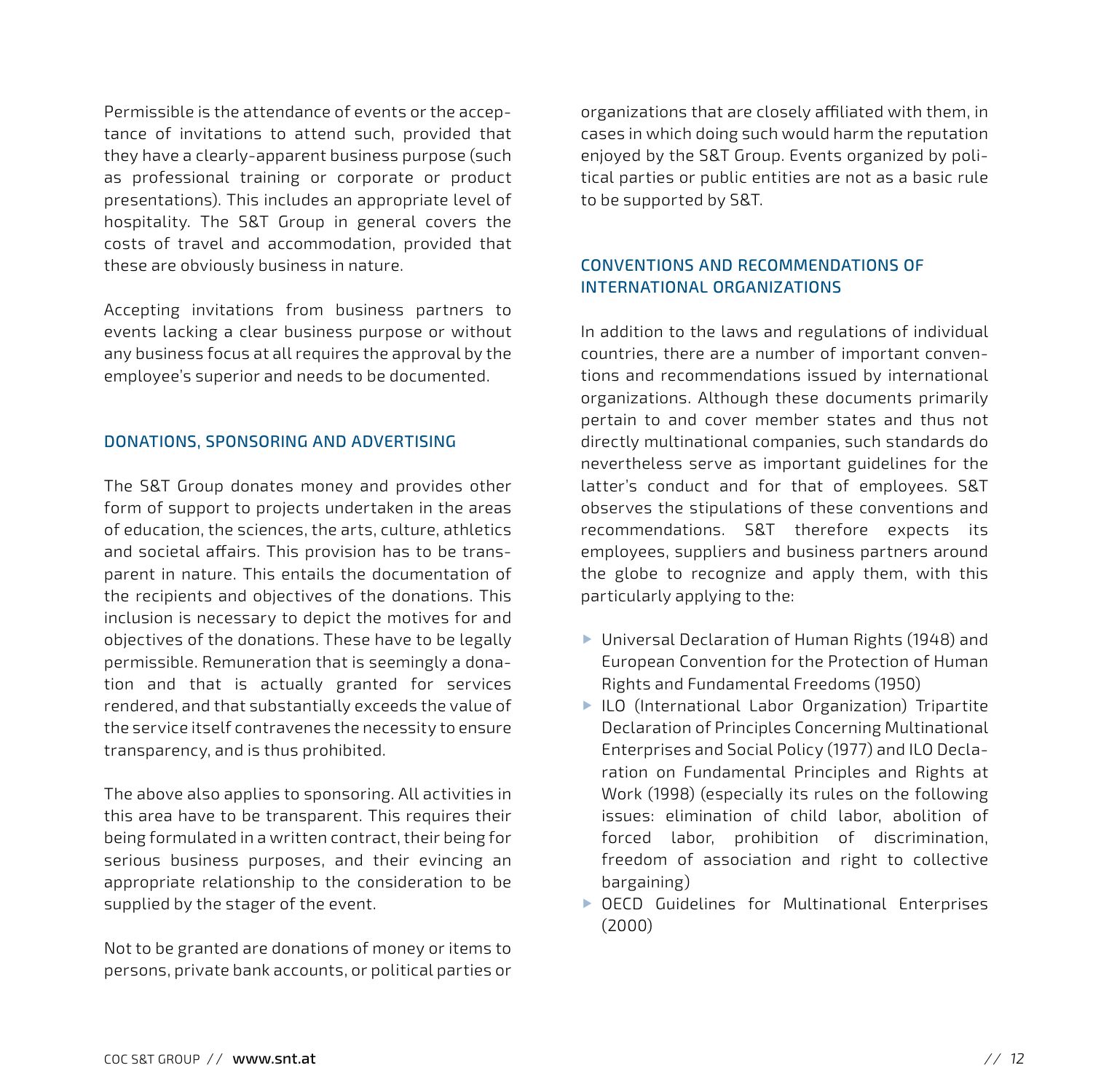- "Agenda 21" on Sustainable Development (concluding document of the founding UN Conference on the Environment and Development, Rio de Janeiro (1992))
- ▶ UN Convention Against Corruption (2005).

#### IMPLEMENTATION AND SUPPORT

The implementation of the Code of Conduct is the responsibility of the local managers. When doing so, they work closely with the members of their teams. Group HR and HQ are available on a 24/7/365 basis to handle any questions that may arise.



#### MISCONDUCT AND VIOLATIONS

Violations of norms of professional behavior and other forms of professional misconduct have serious consequences for the employee and for the S&T Group. Misconduct will not be tolerated. The managers of the S&T Group are to serve as role models in this regard. The S&T Group punishes each case of willfully-committed and unlawful misconduct and of violations of internal guidelines. This is done in a consistent way. This punishing does not take into account the employee's rank or position in the corporation.

#### COMPLAINTS AND CONCERNS

All employees are entitled to report cases of contraventions of compliance regulations, be they proven or suspected. This is to be done via the following ways – by reporting such cases to

- a member of the Executive Board of S&T AG
- ▶ the S&T Group Compliance Officer
- a senior manager or to the employee's superior
- a member of the legal department
- a member of the human resources department
- a member of S&T's group audit department

Another option is availing oneself of the whistleblower platform, which is maintained on S&T's website and which can be reached under: https://compliance.snt.at.

All complaints can be submitted at any time both confidentially and anonymously. The S&T Group places a great importance on its employees' being willing to report cases of breaches of compliance codes, and suspicions of such, and of being able to do such without fear of incurring legal, professional or personal disadvantages. All complaints will be investigated. Corrective measures will be implemented if necessary. All documentation will be kept confidential to the extent permitted by law. No reprisal of any kind against complainants will be tolerated.